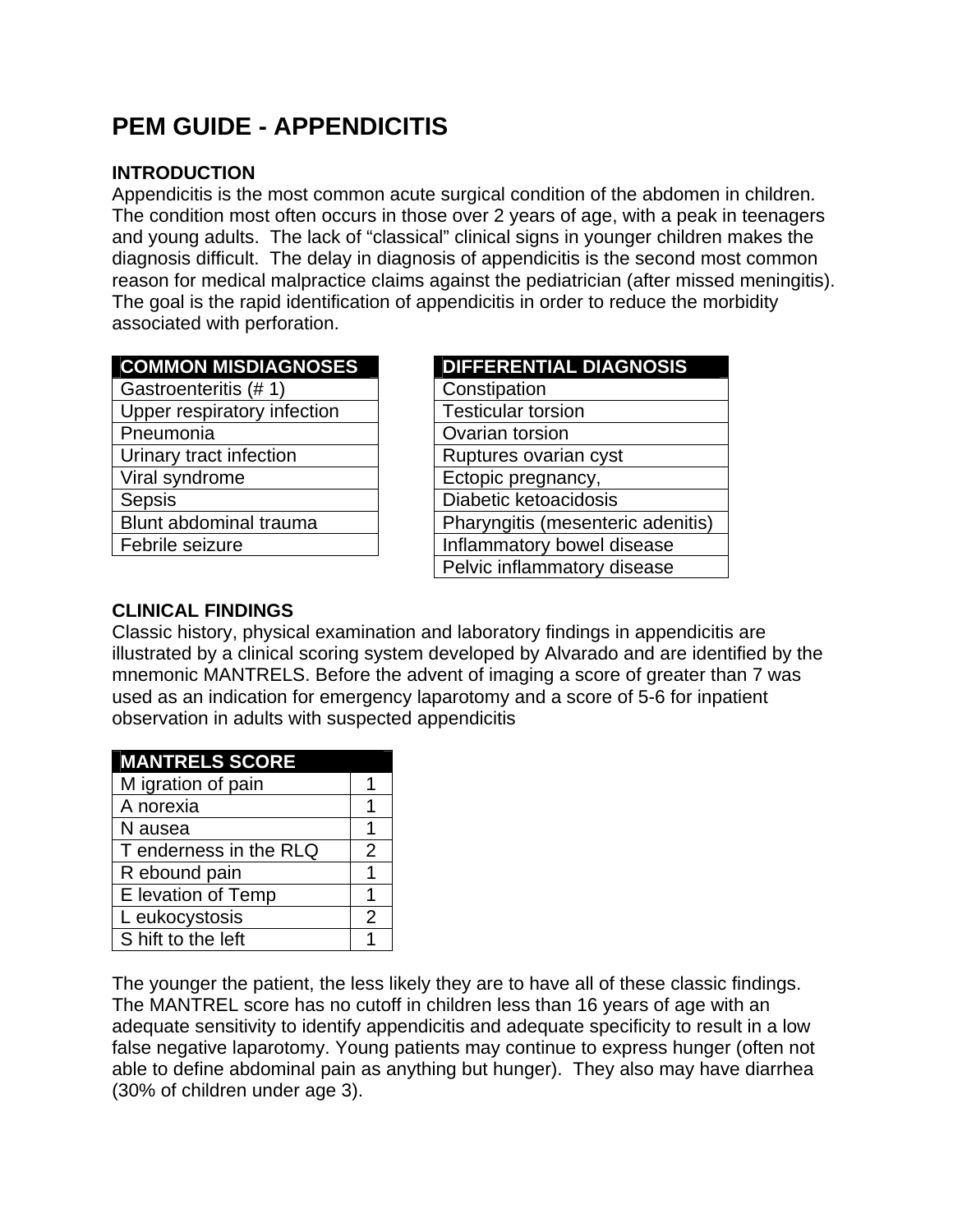Abdominal pain may resolve for a brief period following perforation and before peritonitis develops. The position of the appendix may vary, and causes a variation in the location of the pain, for example, an appendix lying in the paracolic gutter can produce more flank pain, a pelvic appendix may produce more generalized pelvic pain, and in retrocecal position can produce RUQ pain. Pain with movement has about 80% sensitivity in identifying patients with appendicitis, but is not specific. Do not allow your subjective assessment of the patient's severity of pain to influence your decisionmaking, as every patient's pain tolerance is different.

## **PHYSICAL EXAM TRICKS**

Ask the child to point to the pain with one finger

It sometimes helps to assign a number to the abdominal areas you are palpating -"Does it hurt more at number one or number two?"

Use distraction while palpating the abdomen – some kids are very "guarded" about having their abdomen touched, but you can usually overcome this with time and patience

Jiggle the bed or pound on the bottom of their feet to mimic a jump Ask the patient to cough or jump

Be sure to examine the genitalia in boys, and do a pelvic exam in sexually active girls. Rectal exam is often deferred as it doesn't add much to a clear picture, but you can sometimes palpate the adnexal area via the rectum in girls who are not sexually active. Constipation is in the differential for lower abdominal pain, however hard stool in the vault does not rule out appendicitis, and relief of pain with evacuation may simply relieve the pressure on the appendix. Children are often very uncomfortable with a rectal exam making any specific finding of tenderness difficult to ascertain.

| <b>LABORATORY EVALUATION</b> |                                                               |  |
|------------------------------|---------------------------------------------------------------|--|
| <b>CBC</b>                   | Leukocytosis with left shift                                  |  |
| ESR, CRP                     | Elevated values may be indicative of perforation              |  |
| Electrolytes                 | Abnormalities associated with vomiting                        |  |
|                              | Other diagnosis such as DKA                                   |  |
| <b>Urinalysis</b>            | Pyuria in cases of UTI or pyelonephritis                      |  |
|                              | Specific gravity offers an estimate of dehydration            |  |
|                              | Microscopic hematuria, pyuria sometimes found in appendicitis |  |
| <b>Pregnancy Test</b>        | In post-pubertal females                                      |  |
| <b>Rapid Strep Test</b>      | May suggest mesenteric adenitis                               |  |

#### **RADIOLOGIC EVALUATION**

Recently, ultrasound and CT scanning of the abdomen have been used to improve diagnostic accuracy and reduce the negative laparotomy rate. These studies have the added benefit of identifying alternative diagnoses. The impact of imaging on the rate of perforation has not been determined. The choice of imaging study should be guided by the surgical and radiology consultants and is very often institution specific.